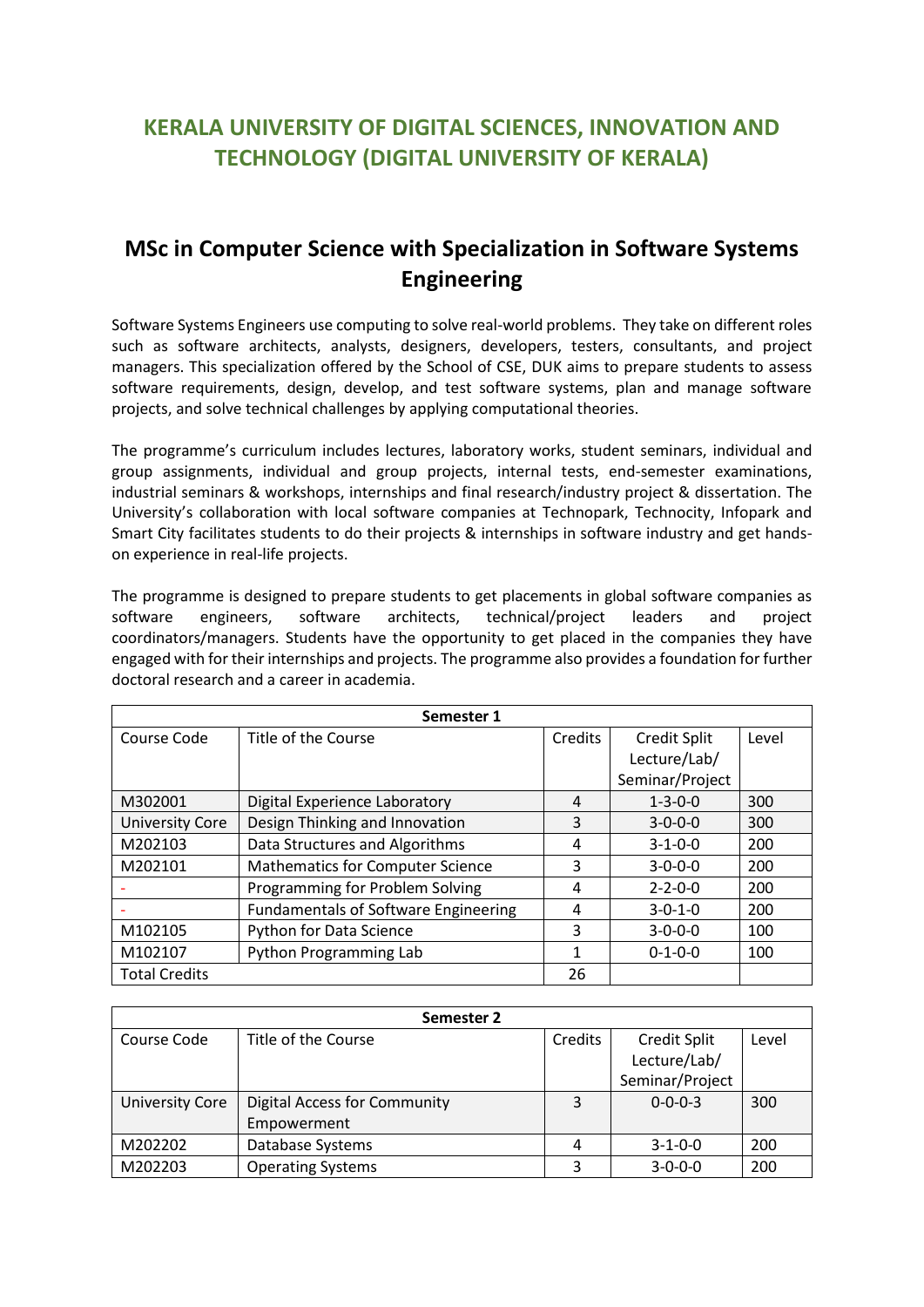| M302324              | Web Technology                 | 4  | $3 - 1 - 0 - 0$ | 300 |
|----------------------|--------------------------------|----|-----------------|-----|
|                      | Management of Software Systems | Д  | $2 - 0 - 1 - 0$ | 300 |
|                      | Elective 1                     | 4  |                 | 300 |
|                      | M.Sc Mini Project 1            |    | $0 - 0 - 0 - 1$ | 300 |
| <b>Total Credits</b> |                                | 23 |                 |     |

| <b>Electives for Semester 2</b> |                                       |         |                 |       |  |
|---------------------------------|---------------------------------------|---------|-----------------|-------|--|
| Course                          | Title of the Course                   | Credits | Credit Split    | Level |  |
| Code                            |                                       |         | Lecture/Lab/    |       |  |
|                                 |                                       |         | Seminar/Project |       |  |
|                                 | <b>Mobile Application Development</b> | 4       | $2 - 2 - 0 - 0$ | 300   |  |
| M301262                         | Social Network Analytics and Security | 4       | $3 - 0 - 0 - 1$ | 300   |  |
| M301254                         | Network and System Security           | 4       | $3 - 1 - 0 - 0$ | 300   |  |
| M302225                         | <b>Information Retrieval</b>          | 4       | $3 - 0 - 0 - 1$ | 300   |  |

| Semester 2 Internship |                                     |         |                     |       |
|-----------------------|-------------------------------------|---------|---------------------|-------|
| Course                | Title of the Course                 | Credits | <b>Credit Split</b> | Level |
| Code                  |                                     |         | Lecture/Lab/        |       |
|                       |                                     |         | Seminar/Project     |       |
| Internship            | M.Sc Summer Internship/Team Project |         | $0 - 0 - 0 - 2$     | 300   |
| <b>Total Credits</b>  |                                     |         |                     |       |

| Semester 3           |                             |               |                     |       |  |  |
|----------------------|-----------------------------|---------------|---------------------|-------|--|--|
| Course Code          | Title of the Course         | Credits       | <b>Credit Split</b> | Level |  |  |
|                      |                             |               | Lecture/Lab/        |       |  |  |
|                      |                             |               | Seminar/Project     |       |  |  |
| M301213              | Cloud and Edge Computing    | 4             | $3 - 0 - 0 - 1$     | 300   |  |  |
| M302363              | Secure Software Engineering | 3             | $3 - 0 - 0 - 0$     | 300   |  |  |
|                      | Elective 2                  | 4             |                     | 300   |  |  |
|                      | Elective 3                  | 4             |                     | 300   |  |  |
|                      | Elective 4                  | 4             |                     | 300   |  |  |
| M302307              | <b>IoT Experience Lab</b>   | $\mathcal{P}$ | $0 - 1 - 0 - 0$     | 200   |  |  |
|                      | M.Sc Mini Project 2         | 3             | $0 - 0 - 0 - 3$     | 300   |  |  |
|                      | <b>Industrial Seminars</b>  | 1             | $0 - 0 - 1 - 0$     | 200   |  |  |
| <b>Total Credits</b> |                             | 25            |                     |       |  |  |

| <b>Electives for Semester 3</b> |                                   |         |                     |       |
|---------------------------------|-----------------------------------|---------|---------------------|-------|
| Course Code                     | Title of the Course               | Credits | <b>Credit Split</b> | Level |
|                                 |                                   |         | Lecture/Lab/        |       |
|                                 |                                   |         | Seminar/Project     |       |
| M301135                         | <b>Blockchain Technologies</b>    | 4       | $3 - 1 - 0 - 0$     | 300   |
| M302216                         | <b>Computer Vision</b>            | 4       | $3-0-0-1$           | 300   |
| M301212                         | Data Mining and Big Data          | 4       | $3 - 0 - 0 - 1$     | 300   |
| M301115                         | Natural Language Processing       | 4       | $3 - 0 - 0 - 1$     | 300   |
| M301222                         | Human-computer Interaction        | 4       | $3 - 0 - 0 - 1$     | 300   |
| M302112                         | <b>Machine Learning</b>           | 4       | $3-0-0-1$           | 300   |
|                                 | Software Project Management       | 4       | $3 - 0 - 0 - 1$     | 300   |
|                                 | <b>Advanced Software Testing</b>  | 4       | $2 - 2 - 0 - 1$     | 300   |
|                                 | <b>Software Quality Assurance</b> | 4       | $3-0-0-1$           | 300   |
|                                 | Software Architecture             | 4       | $3 - 0 - 0 - 1$     | 300   |